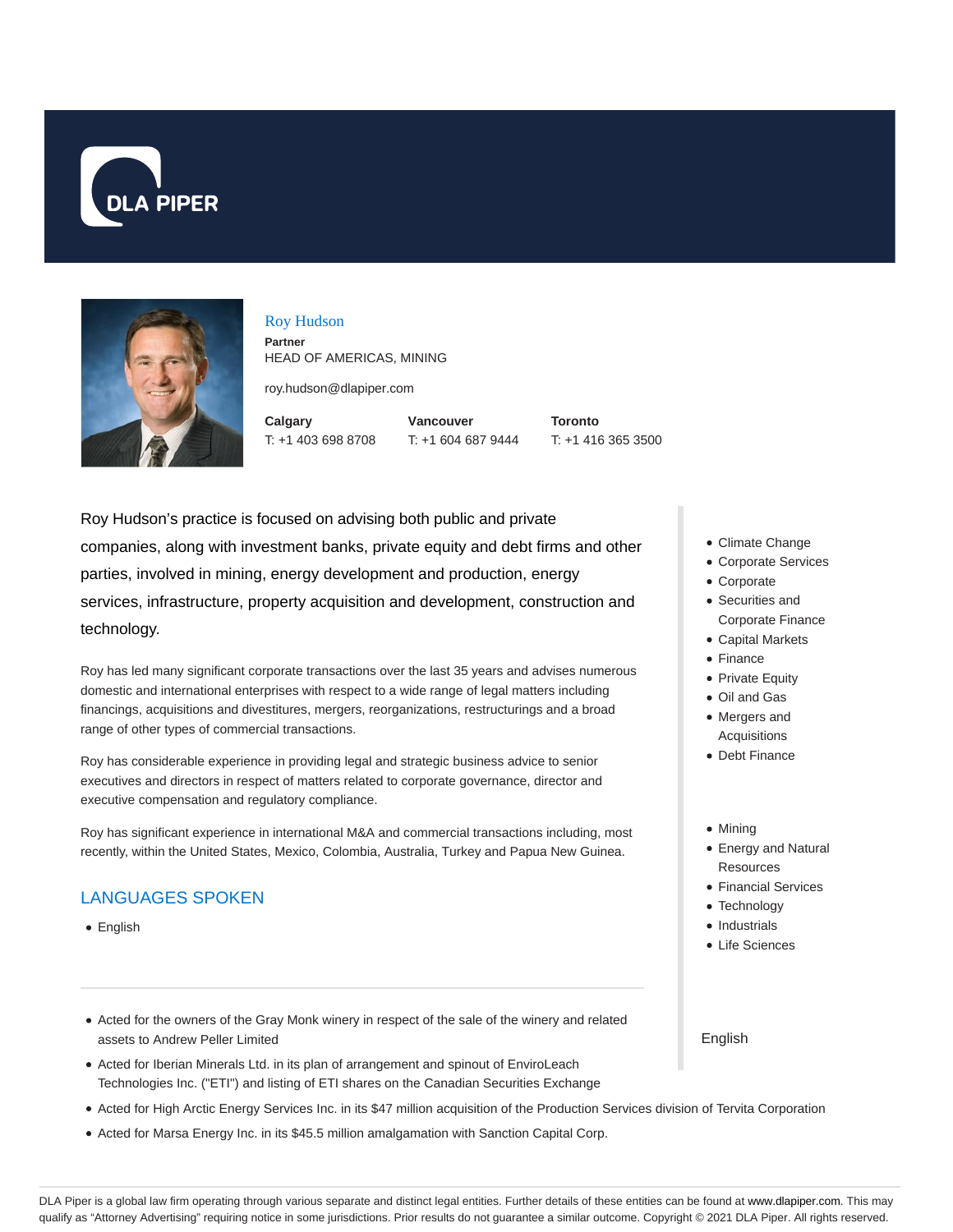- Acted for Sundance Energy Corporation in its \$22 million amalgamation with Ceno Energy Limited
- Acted for Eaglewood Energy Inc. in its \$33 million arrangement with Transform Exploration Pty Ltd.

# **CREDENTIALS**

# **Admissions**

Alberta, 1984

### **Recognitions**

- Best Lawyers in Canada (Mining), 2015-2022; (Securities), 2020-2022
- The Legal 500 Canada (Energy Mining), 2016-2018
- Lexpert Special Edition, Leading Canadian Lawyers in Global Mining, 2014-2018
- Canadian Legal Lexpert<sup>®</sup> Directory (Mining), 2013-2020, 2022; (Corporate Mid-Market) 2021-2022

### **Education**

- LL.B., University of Alberta, 1983
- B.Comm, University of Alberta, 1979

# CORPORATE APPOINTMENTS

- Director and Corporate Secretary, Paleo Energy, Inc.
- Director, Return Energy Inc.

### INSIGHTS

# **Publications**

**Cineplex's biggest blockbuster of 2021 is not on the screens: Ontario Court Awards \$1.2 billion in damages to Cineplex because Cineworld walked from its merger deal**

#### 16 December 2021

Can a purchaser in a merger transaction walk away from the deal because of COVID-19? For the second time in a year, the Ontario Superior Court of Justice has clearly said "no". In the case of Cineplex Inc. v. Cineworld Group plc, the Court granted Cineplex more than \$1 billion in damages when its counterparty walked from the deal because of COVID-19.

**Directors residency requirements removed in Alberta**

#### 30 March 2021

As described in our July 30, 2020 alert, "Alberta to remove directors residency requirements", the amendments to the Business Corporations Act (Alberta) (the ABCA) and the Companies Act (Alberta) to remove Canadian residency requirements for directors of corporations governed under those statutes have been proclaimed into force, effective March 29, 2021.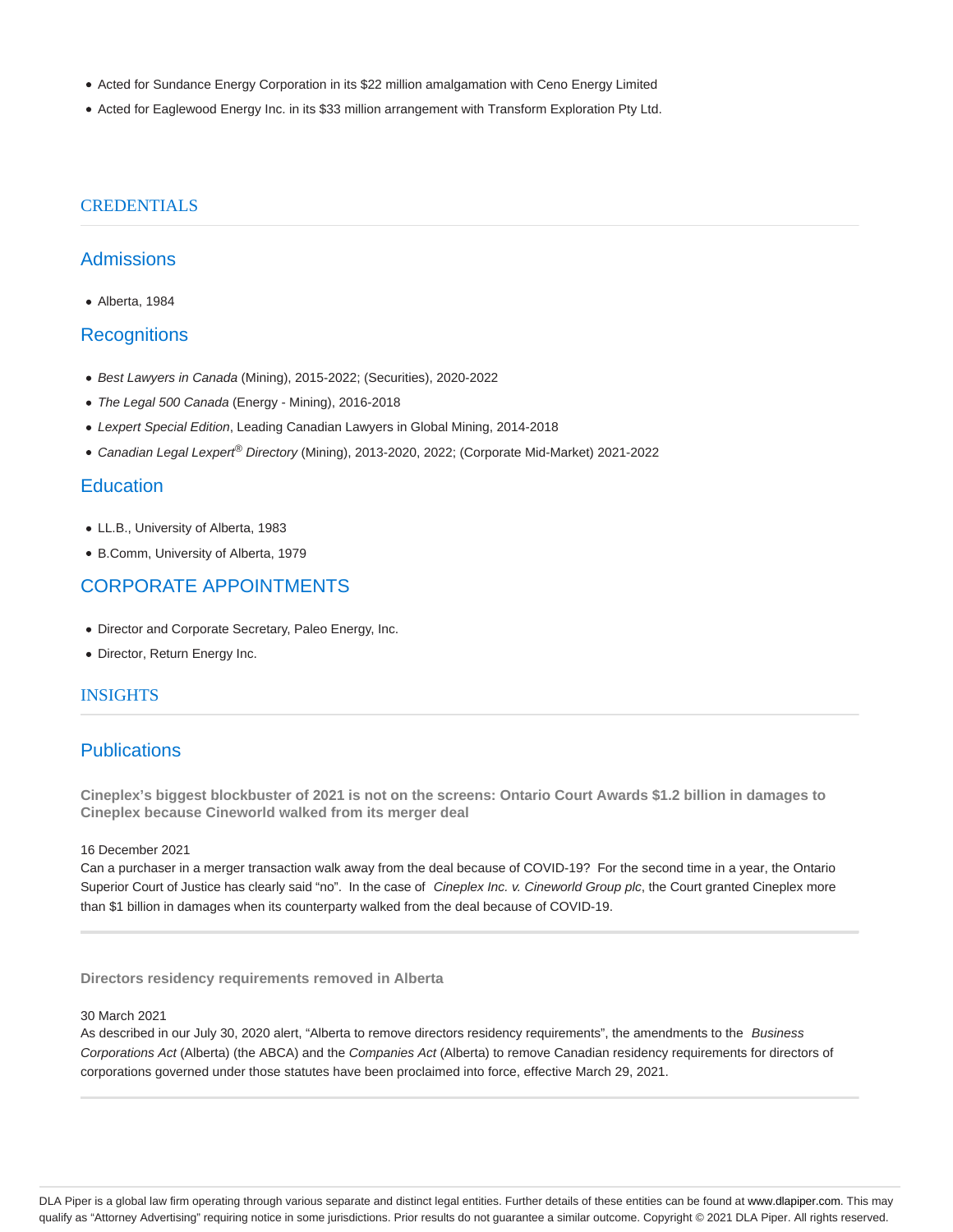**TSXV extends temporary relief of \$0.05 minimum pricing requirements**

#### 21 September 2020

The TSX Venture Exchange has extended the temporary relief from the \$0.05 minimum pricing requirements, such that it will apply to shares that are issued on or before December 31, 2020.

**Alberta to remove directors residency requirements**

#### 30 JUL 2020

A new omnibus Bill in Alberta (Bill 22) provides for changes to the Business Corporations Act (Alberta) (the ABCA) and the Companies Act (Alberta) to remove Canadian residency requirements for directors of corporations governed under those statutes.

**Welcome tax change announced for Canadian resource companies**

#### 28 JUL 2020

On July 13, 2020, the Canadian federal Department of Finance announced proposed changes to the flow-through share tax rules that will be welcome news to Canadian resource exploration companies. The proposals, which are in response to difficulties that such companies have faced in pursuing their exploration activities in light of the COVID-19 pandemic, extend the period by 12 months during which "Canadian exploration expenditures" must be spent.

### **NEWS**

**DLA Piper Canada lawyers recognized in 2022 Canadian Legal Lexpert Directory**

March 4, 2022

DLA Piper (Canada) LLP is pleased to announce our lawyers have been ranked as leading practitioners in the 2022 edition of the Canadian Legal Lexpert Directory.

**DLA Piper Canada advises startups across key sectors in their continued growth**

24 January 2022

DLA Piper Canada's Startups, Emerging Companies and Technology group has advised a number of up-and-coming companies on transactions intended to assist with their continued growth.

**DLA Piper Canada advised eBook reading platform Legible Inc. on reverse takeover of Twenty20 Investments Inc. and listing on the CSE**

13 December 2021

DLA Piper Canada has advised Legible Inc. on its reverse takeover of Twenty20 Investments Inc. and listing on the Canadian Securities Exchange.

**DLA Piper (Canada) LLP recognized in the 2022 Best Lawyers in Canada guide**

DLA Piper is a global law firm operating through various separate and distinct legal entities. Further details of these entities can be found at www.dlapiper.com. This may qualify as "Attorney Advertising" requiring notice in some jurisdictions. Prior results do not guarantee a similar outcome. Copyright @ 2021 DLA Piper. All rights reserved.